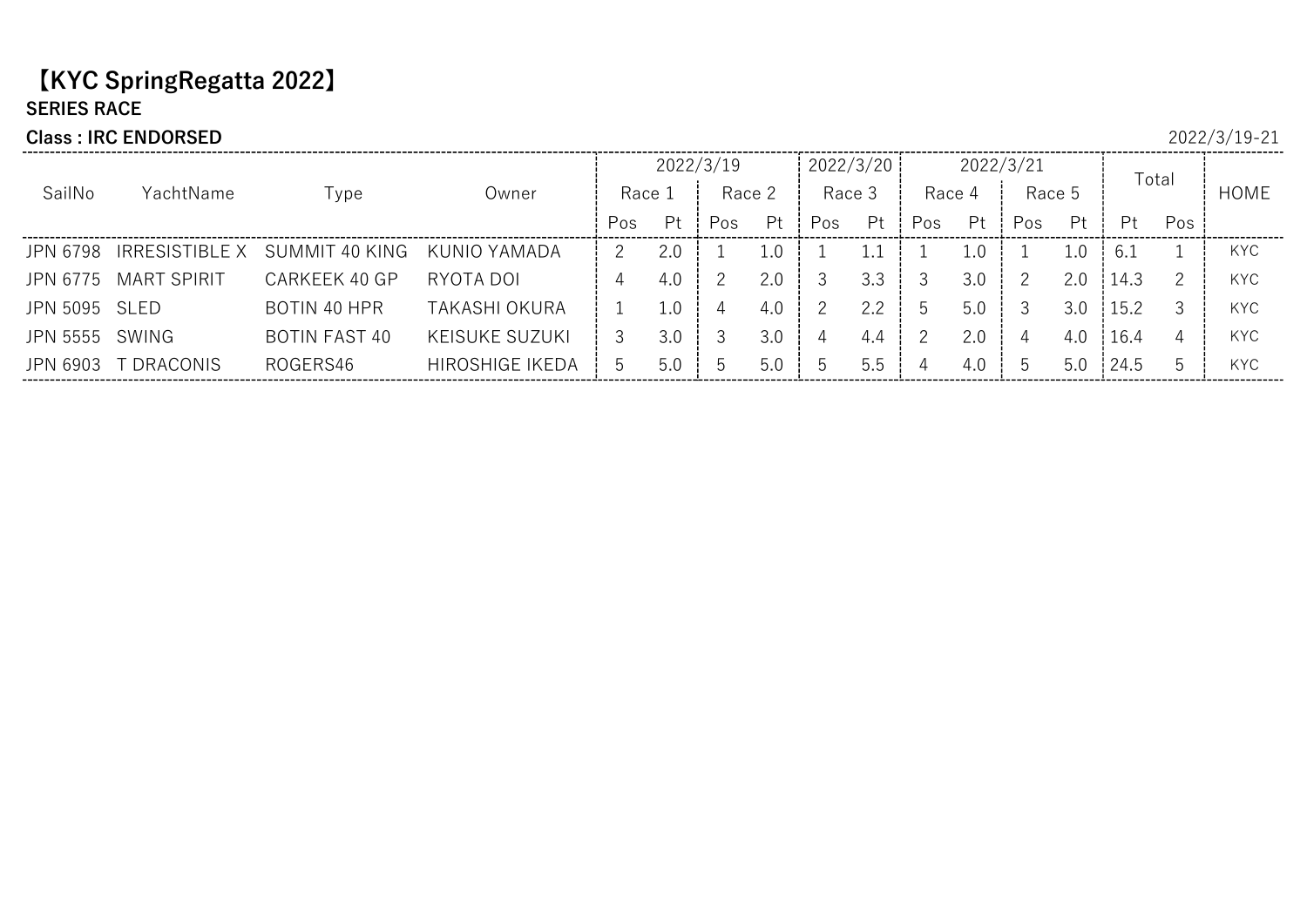# 【KYC SpringRegatta 2022】

Race : 1Race

| Course Length : 4.8 miles                           | Wind Angle: 220 deg to 235 deg         |             |             |   | Start  | $2022/3/19$ 12:45:00 |  |
|-----------------------------------------------------|----------------------------------------|-------------|-------------|---|--------|----------------------|--|
| Class : IRC ENDORSED                                | Wind Speed: 5.8 kt to 6.5 kt to 9.0 kt |             |             |   |        |                      |  |
| $O$ $\sim$ $\sim$ $\sim$ $\sim$<br>$V = -1.1$ N $-$ | n - - Les                              | 1. <b>.</b> | $T\cap\cap$ | . | Finish | Corrected            |  |

| SailNo        | YachtName             |                |                        | TCC     |      |            |     | -------- |     |  |
|---------------|-----------------------|----------------|------------------------|---------|------|------------|-----|----------|-----|--|
|               |                       | Design         | Owner                  |         | Home | Time       | Pos | Sec:     | Pos |  |
| JPN 5095 SLED |                       | BOTIN 40 HPR   | TAKASHI OKURA          | 1.287   | KYC. | 13:31:51   |     | 3618     |     |  |
| JPN 6798      | <b>IRRESISTIBLE X</b> | SUMMIT 40 KING | KUNIO YAMADA           | 1 1 1 5 | KYC. | 13:39:18   | h   | 3633     | -2  |  |
| JPN 5555      | SWING                 | BOTIN FAST 40  | KEISUKE SUZUKI         | 1.277   | KYC. | 13:32:28   |     | 3637     | 3   |  |
| JPN 6775      | MART SPIRIT           | CARKEEK 40 GP  | RYOTA DOI              | 1.277   | KYC. | 13:32:57   |     | 3674     | 4   |  |
| JPN 6903      | T DRACONIS            | ROGERS46       | <b>HIROSHIGE IKEDA</b> | 1.278   | KYC. | - 13:33:33 |     | 3723     | 5   |  |

Race : 2Race

|                     | Course Length: 4.8 miles | Wind Angle: 210 deg to 220 deg |                        |            |      | Start    | 2022/3/19 13:55:00 |           |     |
|---------------------|--------------------------|--------------------------------|------------------------|------------|------|----------|--------------------|-----------|-----|
|                     | Class: IRC ENDORSED      | Wind Speed: 7.0 kt to 9.2 kt   |                        |            |      |          |                    |           |     |
| SailNo<br>YachtName |                          |                                | Owner                  | <b>TCC</b> | Home | Finish   |                    | Corrected |     |
|                     |                          | Design                         |                        |            |      | Time     | Pos                | Sec       | Pos |
| JPN 6798            | <b>IRRESISTIBLE X</b>    | SUMMIT 40 KING                 | KUNIO YAMADA           | 1.115      | KYC. | 14:48:08 | 5                  | 3555      |     |
| JPN 6775            | <b>MART SPIRIT</b>       | CARKEEK 40 GP                  | RYOTA DOI              | 1.277      | KYC. | 14:42:13 |                    | 3618      | 2   |
| JPN 5555            | SWING                    | <b>BOTIN FAST 40</b>           | <b>KEISUKE SUZUKI</b>  | 1.277      | KYC. | 14:43:32 | $\overline{2}$     | 3719      | 3   |
| JPN 5095            | <b>SLED</b>              | <b>BOTIN 40 HPR</b>            | TAKASHI OKURA          | 1.287      | KYC  | 14:43:46 | 3                  | 3766      | 4   |
| JPN 6903            | T DRACONIS               | ROGERS46                       | <b>HIROSHIGE IKEDA</b> | 1.278      | KYC  | 14:44:29 | $\overline{4}$     | 3794      | 5   |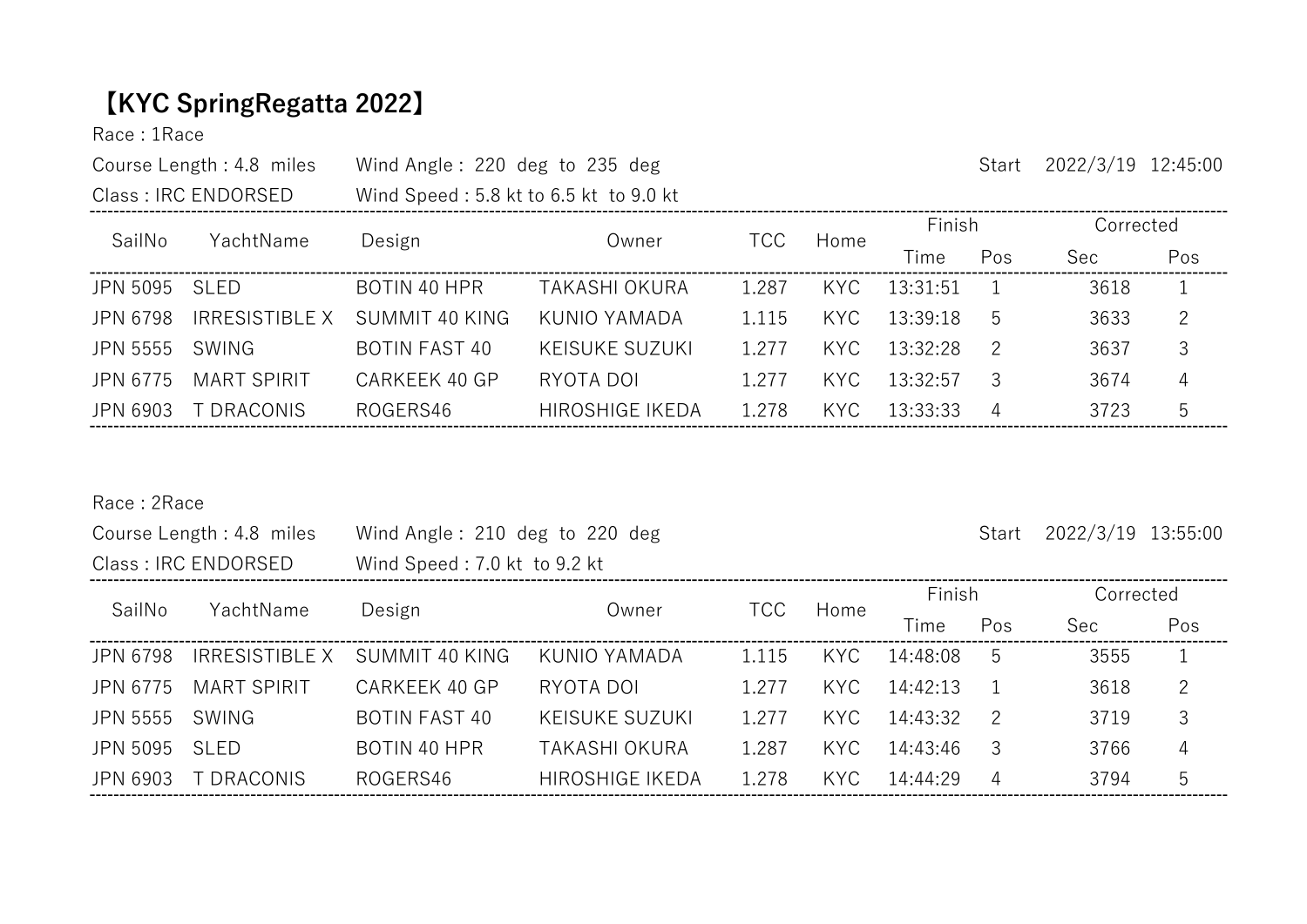# 【KYC SpringRegatta 2022】

----------------------------------

Race : 3Race

Class : IRC ENDORSED

Course : 一文字沖大三角 Start 2022/3/20 11:30:00

| SailNo   | YachtName             | Design               | Owner                  | <b>TCC</b> | Home | Finish   |     | Corrected |     |
|----------|-----------------------|----------------------|------------------------|------------|------|----------|-----|-----------|-----|
|          |                       |                      |                        |            |      | Time     | Pos | Sec       | Pos |
| JPN 6798 | <b>IRRESISTIBLE X</b> | SUMMIT 40 KING       | KUNIO YAMADA           | 1 1 1 5    | KYC. | 13:41:18 | .5  | 8784      |     |
| JPN 5095 | <b>SLED</b>           | BOTIN 40 HPR         | <b>TAKASHI OKURA</b>   | 1.287      | KYC. | 13:23:49 |     | 8789      |     |
| JPN 6775 | MART SPIRIT           | CARKEEK 40 GP        | RYOTA DOI              | 1.277      | KYC. | 13:24:56 |     | 8806      |     |
| JPN 5555 | SWING                 | <b>BOTIN FAST 40</b> | <b>KEISUKE SUZUKI</b>  | 1.277      | KYC. | 13:26:39 |     | 8938      | 4   |
| JPN 6903 | T DRACONIS.           | ROGERS46             | <b>HIROSHIGE IKEDA</b> | 1.278      | KYC. | 13:33:03 | 4   | 9435      | 5   |

### Race : 4Race

|                 | Course Length: 4.8 miles | Wind Angle: 200 deg to 220 deg |                        |            |      | Start    | 2022/3/21 12:05:00 |            |              |
|-----------------|--------------------------|--------------------------------|------------------------|------------|------|----------|--------------------|------------|--------------|
|                 | Class: IRC ENDORSED      | Wind Speed: 4.5 kt to 7.5 kt   |                        |            |      |          |                    |            |              |
| SailNo          | YachtName                |                                | Owner                  | <b>TCC</b> | Home | Finish   |                    | Corrected  |              |
|                 |                          | Design                         |                        |            |      | Time     | Pos                | <b>Sec</b> | Pos          |
| <b>JPN 6798</b> | IRRESISTIBLE X           | SUMMIT 40 KING                 | KUNIO YAMADA           | 1.115      | KYC. | 13:10:01 | 5                  | 4350       | $\mathbf{1}$ |
| <b>JPN 5555</b> | SWING                    | <b>BOTIN FAST 40</b>           | <b>KEISUKE SUZUKI</b>  | 1.277      | KYC. | 13:01:51 |                    | 4356       | 2            |
| JPN 6775        | <b>MART SPIRIT</b>       | CARKEEK 40 GP                  | RYOTA DOI              | 1.277      | KYC. | 13:02:28 | 2                  | 4403       | 3            |
| JPN 6903        | T DRACONIS               | ROGERS46                       | <b>HIROSHIGE IKEDA</b> | 1.278      | KYC  | 13:03:59 | 3                  | 4523       | 4            |
| JPN 5095        | SLED                     | BOTIN 40 HPR                   | TAKASHI OKURA          | 1.287      | KYC. | 13:05:05 | $\overline{4}$     | 4640       | 5            |